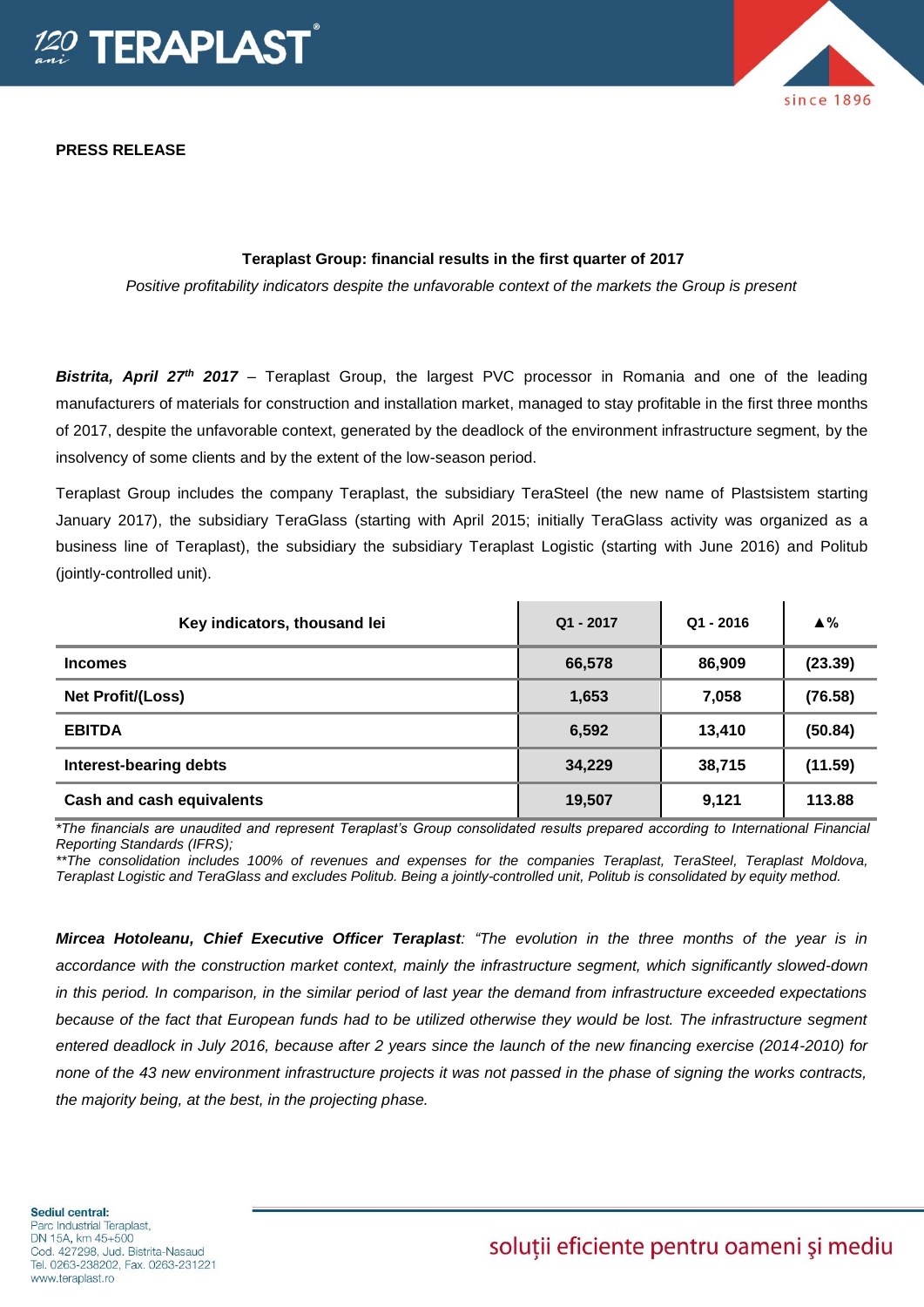*Other factors which influenced the evolution in the first three months of the year were the insolvency of Romcab, but also the extent of the cold season. Despite all that we managed to remain profitable and financially stable, the cash available in the accounts being increasing, and the interest bearing debts decreasing.*

*For 2017 we aim positive evolutions of all financial indicators, the increase of exports share in the turnover and the improvement of the products quality. In the second part of the year, we expect positive evolution of the infrastructure segment. That's why, we are confident that we will achieve the sales and profitability targets set for this year".*

Teraplast Group realized in the first three months of 2017 a **turnover** of 66.5 million lei, decreasing by 23% as compared to the similar period of 2016, based on the sales decrease on the infrastructure market, because of the delay in the launch of water and sewage projects, but also based on the decrease of compounds sales, as a result of Romcab insolvency. In the analyzed period, Teraplast's **exports** increased by approximately **9%** as compared to the first quarter of 2016. Also, the subsidiary **TeraSteel** registered a sales increase of **18%** in the first quarter of 2017.

Teraplast Group estimates for 2017 a **consolidated turnover of 434.6 million lei** and a **net profit of 38.1 million lei**. The estimated **EBITDA** value in 2017 is of **63.3 million lei**.

Teraplast Group is present on the markets of installations and decoration, window profiles, sandwich panels and galvanized structures, PVC windows and doors and compounds and is on top positions on most of the markets on which is present. The parent company Teraplast is market leader in exterior sewage drains and compound and on the second position in interior sewage. The subsidiary, TeraSteel, is the second player on sandwich panels market and the leader of the galvanized steel structures market.

In the first three months of 2017, the **net profit** of Teraplast Group amounted 1.6 million lei, and the obtained **EBITDA** had the value of **6.6 million lei**, the consolidated profitability indicators being influenced by the sales decrease. At stand-alone level, an important contribution to the net profit evolution had the financial incomes. In the similar period of 2016 Teraplast cashed in dividends from subsidies in total amount of approximately 4 million lei. This year we also expect positive EBITDA contribution from our subsidiaries TeraSteel, TeraGlass, but also Depaco/Wetterbest, year 2017 being the first one in which we will consolidate the 50% share in Depaco.

On the other hand in the first months of 2017 **the cash available in the accounts** increased up to **LEI 19.5 million,**  as compared to LEI 9.1 million in the similar period of 2016, and the **interest-bearing debts** decreased by almost 12% as compared to 2016.

### **Investments in Q1 2017**

Teraplast Group realized in the first three months of 2017 total investments of 2.6 million lei. Teraplast programmed for 2017 investments amounting a total 84 million lei. These investments will be directed towards: development/increase of capacity – acquisition of new production facilities, maintenance, heavy construction repair, heavy equipment repair, heavy mold repair, current repair, financial investments, quality improvement, research and laboratory.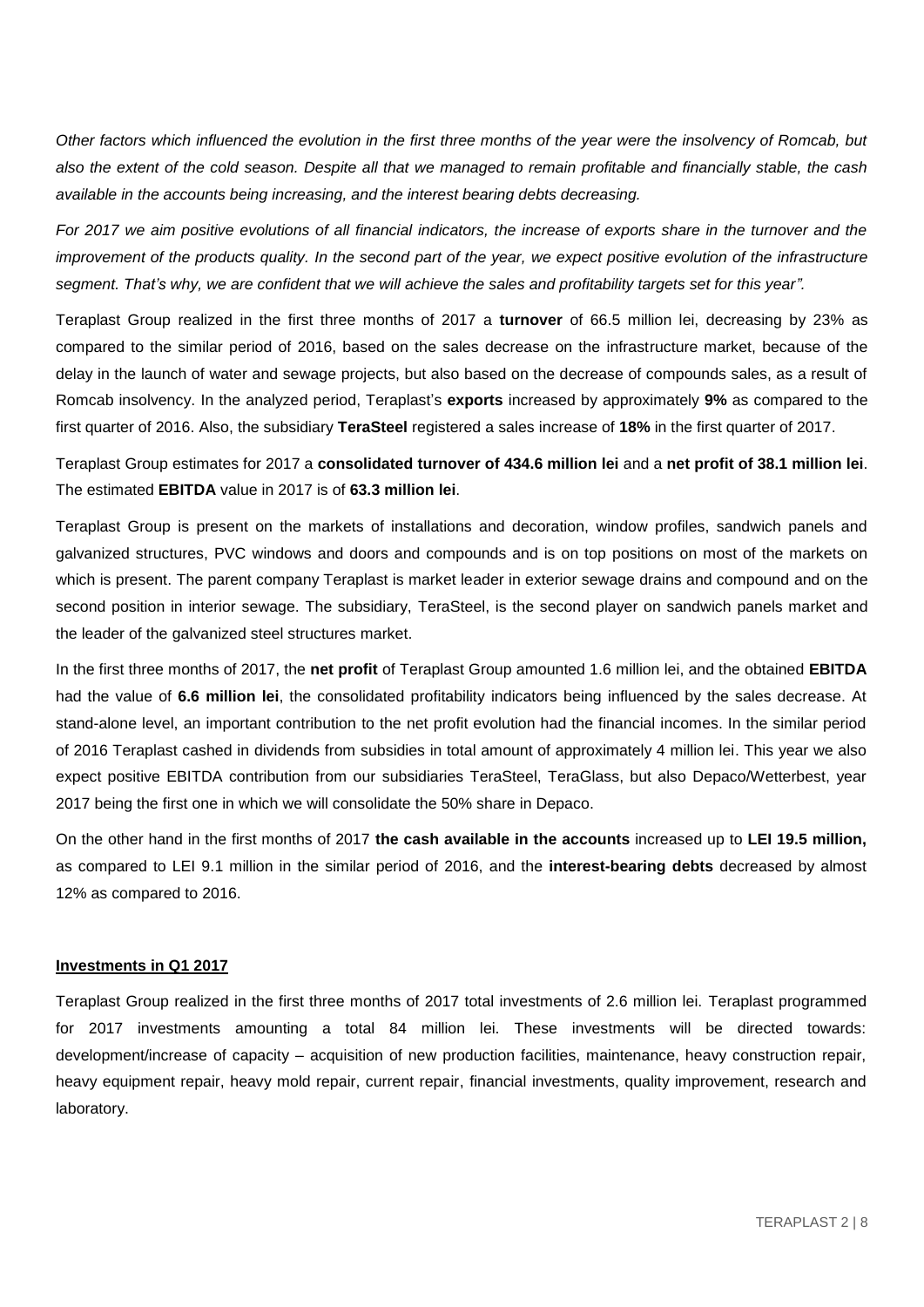### **Significand events in Q1 2017**

- The Board of Directors decided in **January** to establish a company in Serbia, the purpose of this action being the development Teraplast Group's presence on the Serbian market.
- In **January** Mircea Hotoleanu was nominated as Chief Executive Officer of Teraplast.
- Subsidiary Plastsistem changed its name in **January** and became TeraSteel.
- $\checkmark$  General Meeting of Shareholders approved in February un investment budget of 72 million lei for 2017.
- In **February** Cosmin Patroiu was appointed as Chief Executive Officer of TeraSteel.
- In **March** Teraplast decided to purchase 50% of the company Depaco, the second player on the metallic tiles market, by the Wetterbest brand.

### *Teraplast Group details:*

*With a tradition of 120 years, Teraplast Group is currently the largest PVC processor in Romania and one of the*  leading manufacturers of materials for construction and installation market. The products portfolio of the Group is *structured in six business lines: Installations & Decorations, Windows profiles, Compounds, Sandwich panels, Galvanized profiles and PVC windows and doors.*

\*\*\*

*The production facilities of the companies in the Group are located in the Teraplast Industrial Park, developed outside Bistrita, on a surface of over 200.000 sqm. During 2007-2014 Teraplast Group invested over 260 million lei in the development and the modernization of the production capacities, but also in the products portfolio extension.* 

*Beginning July 2nd 2008 the biggest company in the Group – Teraplast is listed at Bucharest Stock Exchange, symbol TRP. TRP symbol is part of the following Bucharest Stock Exchange indices: BET-BK, BET-XT, BET-XT-TR and BETPlus.*

**For further information, please contact the Communications Department of Teraplast: Anca Rif –** *Communications & Investor Relations Manager***;** Tel: +40-752-101.639; Email[: anca.rif@teraplast.ro](mailto:anca.rif@teraplast.ro)

### **Appendix:**

- *1. Consolidated income statement, as of March 31st 2017 (Teraplast Group)*
- *2. Consolidated statement of financial position, as of March 31st 2017 (Teraplast Group)*
- *3. Stand-alone income statement, as of March 31st 2017 (Teraplast SA)*
- *4. Stand-alone statement of financial position, as of March 31st 2017 (Teraplast SA)*
- *5. Appendix 30B (Teraplast SA)*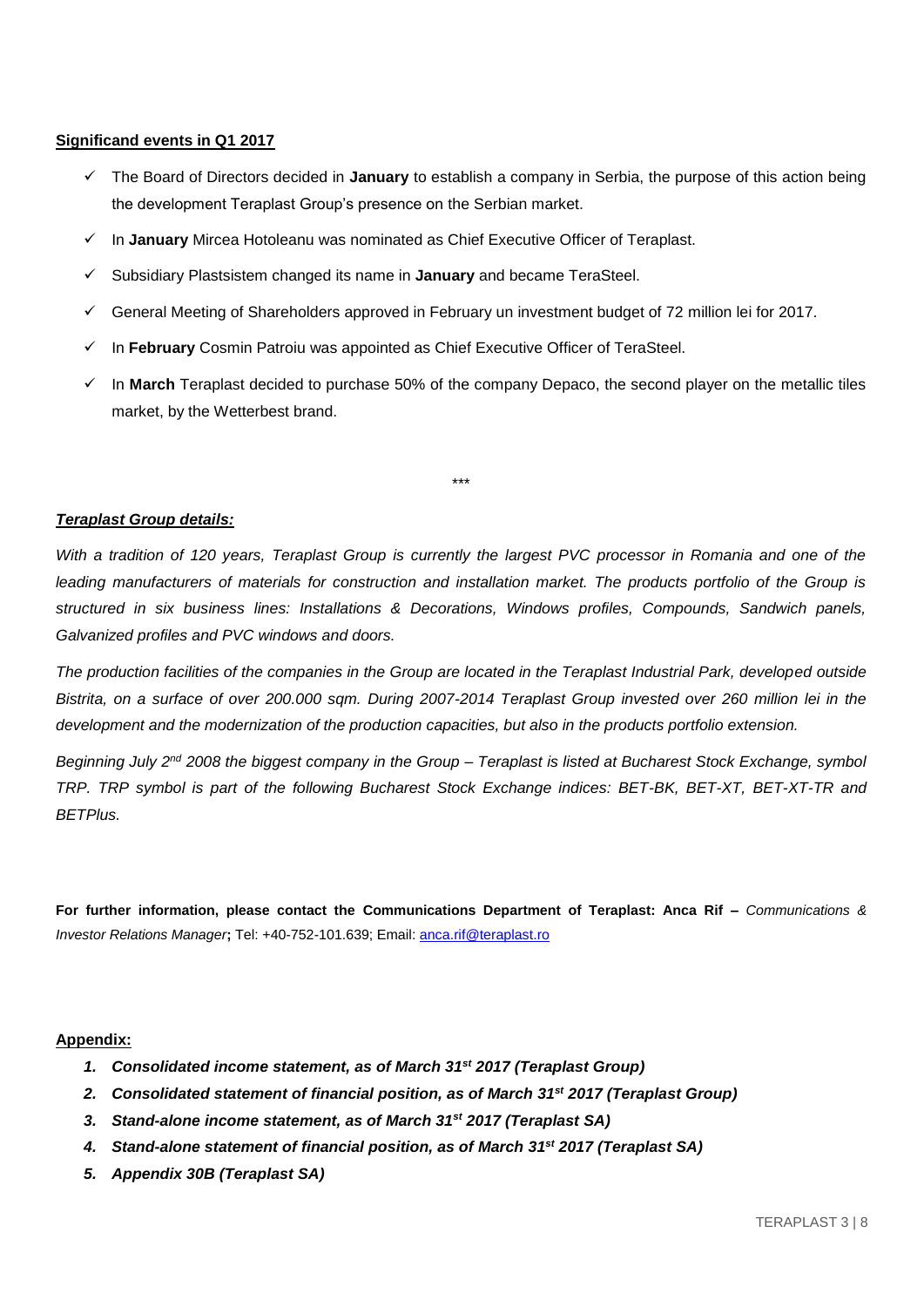# **1) Consolidated income statement, as of March 31st 2017 (Teraplast Group)**

| thousand lei                                                                              | Q1 - 2017 | $Q1 - 2016$ | $\triangle$ % |
|-------------------------------------------------------------------------------------------|-----------|-------------|---------------|
| <b>Consolidated revenue</b>                                                               | 66,578    | 86,909      | (23.39)       |
| Other operating income                                                                    | 207       | 163         | 27.4          |
| Changes in inventories of finished goods and work in progress                             | 3,814     | 5,639       | (32.36)       |
| Raw materials, consumables used and merchandise                                           | (48, 637) | (62, 404)   | (22.06)       |
| Employee benefits expenses                                                                | (8,326)   | (8,709)     | (3.98)        |
| Depreciation and amortization expenses                                                    | (3,972)   | (4, 187)    | (5.12)        |
| Provision expenses                                                                        | 148       |             |               |
| Gains/ (Losses) from the outflow of tangible and intangible assets                        | 49        | (2)         | 2,226.37      |
| Gains/(Losses) from the fair value measurement of investment<br>property                  | 0,3       |             |               |
| Other expenses                                                                            | (7,695)   | (8,805)     | (12.61)       |
| <b>Financial costs</b>                                                                    | (838)     | (1, 554)    | (46.11)       |
| <b>Financial incomes</b>                                                                  | 553       | 1,483       | (62.68)       |
| Share of the profit or loss of the joint venture accounted for using<br>the equity method | 234       | 425         | (45.08)       |
| Profit/(Loss) before tax                                                                  | 2,081     | 8,958       | (76.77)       |
| Taxes on income                                                                           | (428)     | (1,900)     | (77.47)       |
| Consolidated Profit/(Loss) for the period                                                 | 1,653     | 7,058       | (76.58)       |
|                                                                                           |           |             |               |
| <b>Total comprehensive income</b>                                                         | 1,653     | 7,058       | (76.58)       |
|                                                                                           |           |             |               |
| Consolidated result for the period                                                        | 1,653     | 7,058       | (76.58)       |
| thereof attributable to stockholders of Teraplast SA                                      | 1,578     | 7,038       | (77.58)       |
| thereof attributable to non-controlling interests                                         | 75        | 20          | 276.47        |

*\*The financials are unaudited and represent Teraplast's Group consolidated results prepared according to International Financial Reporting Standards (IFRS);*

*\*\*The consolidation includes 100% of revenues and expenses for the companies Teraplast, TeraSteel, Teraplast Moldova, Teraplast Logistic and TeraGlass and excludes Politub. Being a jointly-controlled unit, Politub is consolidated by equity method.* 

### **2) Consolidated statement of financial position, as of March 31st 2017 (Teraplast Group)**

| thousand lei                                                             | Q1 - 2017 | $Q1 - 2016$ | $\triangle$ % |
|--------------------------------------------------------------------------|-----------|-------------|---------------|
| <b>Assets</b>                                                            |           |             |               |
| <b>Non-current assets</b>                                                |           |             |               |
| Tangible assets                                                          | 132,414   | 127,053     | 4.22          |
| Investment property                                                      | 9,792     | 12,135      | (19.31)       |
| Intangible assets                                                        | 1,340     | 1,159       | 15.61         |
| Investment in the joint venture accounted for using the equity<br>method | 12,168    | 12,361      | (1.57)        |
| Other financial investments                                              | 107       | 18          | 511.98        |
| Deferred tax receivables                                                 | -         |             |               |
| <b>Total non-current assets</b>                                          | 155,821   | 152,726     | 2.03          |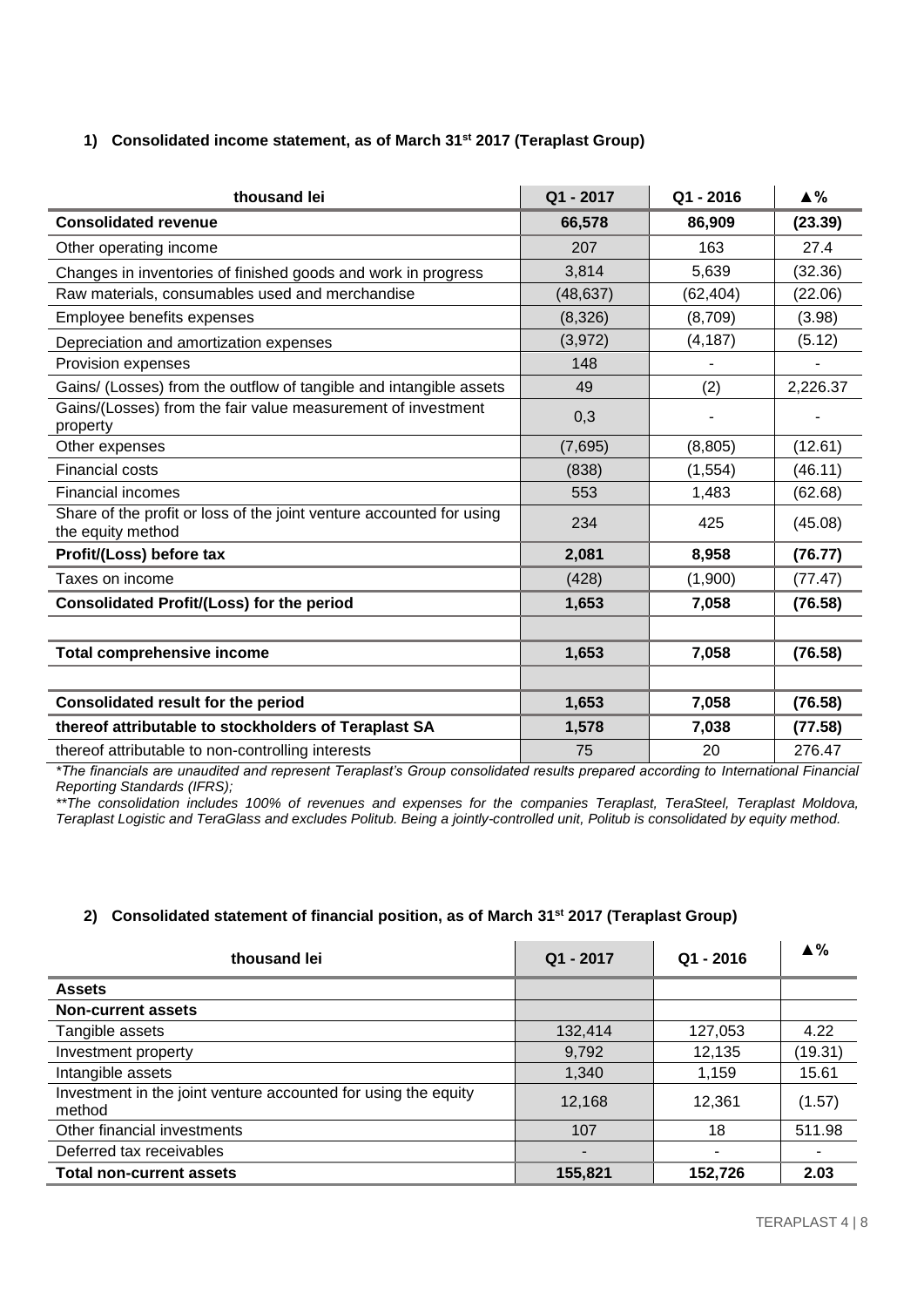| <b>Current assets</b>               |         |         |          |
|-------------------------------------|---------|---------|----------|
| Inventories                         | 66,544  | 65,162  | 2.12     |
| Trade receivables                   | 66,249  | 86,915  | (23.78)  |
| Prepayments                         | 1,143   | 592     | 93.16    |
| Cash and cash equivalents           | 19,507  | 9,121   | 113.88   |
| <b>Total current assets</b>         | 153,443 | 161,790 | (5.16)   |
| Assets held for sale                |         |         |          |
|                                     |         |         |          |
| <b>Total assets</b>                 | 309,264 | 314,516 | (1.67)   |
| <b>Equity and liabilities</b>       |         |         |          |
| <b>Equity</b>                       |         |         |          |
| Subscribed share capital            | 56,643  | 37,762  | 50.00    |
| Other elements of equity            |         | 951     | (100.00) |
| Share premium                       | 27,385  | 27,385  | Ĭ.       |
| <b>Revaluation reserves</b>         | 21,742  | 18,566  | 17.10    |
| Legal reserves                      | 12,407  | 9,853   | 25.92    |
| Retained earnings                   | 100,093 | 95,277  | 5.05     |
| <b>Stockholders' equity</b>         | 218,270 | 189,794 | 15.00    |
| Non-controlling interests           | 410     | 220     | 86.15    |
|                                     |         |         |          |
| <b>Total equity</b>                 | 218,680 | 190,014 | 15.09    |
|                                     |         |         |          |
| <b>Long-term liabilities</b>        |         |         |          |
| Loans and finance lease liabilities | 11,437  | 9,477   | 20.68    |
| Liabilities for employee benefits   | 352     | 295     | 19.21    |
| Investment subsidies                | 3,274   | 3,724   | (12.08)  |
| Deferred tax liabilities            | 3,528   | 3,982   | (11.40)  |
| <b>Total long-term liabilities</b>  | 18,591  | 17,478  | 6.37     |
|                                     |         |         |          |
| <b>Current liabilities</b>          |         |         |          |
| Trade and other payables            | 46,423  | 72,708  | (36.15)  |
| Loans and finance lease liabilities | 22,792  | 29,238  | (22.05)  |
| Income tax payable                  | 268     | 1,905   | (85.91)  |
| Provisions                          | 2,509   | 3,173   | (20.94)  |
| <b>Total current liabilities</b>    | 71,993  | 107,024 | (32.73)  |
| <b>Total liabilities</b>            | 90,584  | 124,502 |          |
|                                     |         |         | (27.24)  |
| <b>Total equity and liabilities</b> | 309,264 | 314,516 | (1.67)   |

*\*The financials are unaudited and represent Teraplast's Group consolidated results prepared according to International Financial Reporting Standards (IFRS);*

*\*\*The consolidation includes 100% of revenues and expenses for the companies Teraplast, TeraSteel, Teraplast Moldova, Teraplast Logistic and TeraGlass and excludes Politub. Being a jointly-controlled unit, Politub is consolidated by equity method.*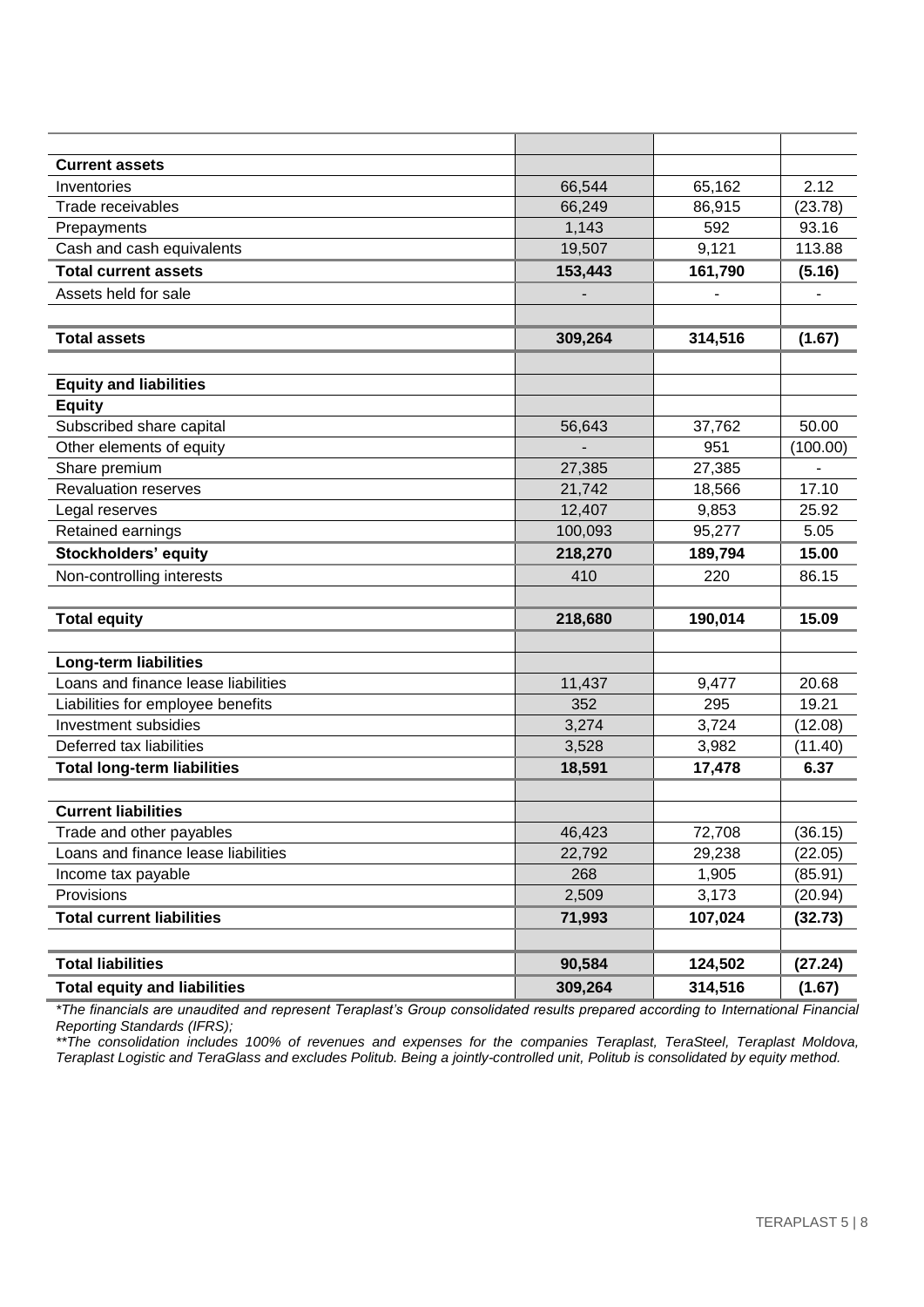# **3) Stand-alone income statement, as of March 31st 2017 (Teraplast SA)**

| Thousand, lei                                                            | Q1 - 2017   | $Q1 - 2016$ | $\blacktriangle$ % |
|--------------------------------------------------------------------------|-------------|-------------|--------------------|
| <b>Revenue</b>                                                           | 37,562      | 60,703      | (38.12)            |
| Other operating income                                                   | 18          | 28          | (37.22)            |
| Changes in inventories of finished goods and work in progress            | 2,776       | 5,094       | (45.51)            |
| Raw materials, consumables used and merchandise                          | (26, 912)   | (44,008)    | (38.85)            |
| Employee benefits expenses                                               | (4,748)     | (5,991)     | (20.75)            |
| Provisions, depreciation and amortization expenses                       | (2,980)     | (3,019)     | (1.30)             |
| Gains/ (Losses) from the outflow of tangible and intangible assets       | 38          | (2)         | 1,745.40           |
| Gains/(Losses) from the fair value measurement of investment<br>property |             |             |                    |
| Other expenses                                                           | (5,804)     | (5,994)     | (3.17)             |
| <b>Financial costs</b>                                                   | (365)       | (897)       | (59.35)            |
| <b>Financial incomes</b>                                                 | 1,056       | 5,090       | (79.26)            |
| Profit/(Loss) before tax                                                 | 641         | 11,004      | (94.18)            |
| Taxes on income                                                          | (44)        | (1, 510)    | (97.09)            |
| Profit/(Loss) for the period                                             | 597         | 9,493       | (93.72)            |
|                                                                          |             |             |                    |
| <b>Total comprehensive income</b>                                        | 597         | 9,493,321   | (93.72)            |
|                                                                          |             |             |                    |
| Number of shares                                                         | 566,432,663 | 377,621,773 | 50.00              |
| Comprehensive earnings/(loss) per share (RON)                            | 0,001       | 0,025       | (95.81)            |

*\*The financials are unaudited and represent Teraplast's stand-alone results prepared according to International Financial Reporting Standards (IFRS);*

*\*\*Variation sign % indicates the effect of the company's activity;*

### *4) Stand-alone statement of financial position, as of March 31st 2017 (Teraplast SA)*

| Thousand, lei                   | $Q1 - 2017$ | $Q1 - 2016$ | ▲%      |
|---------------------------------|-------------|-------------|---------|
| <b>Assets</b>                   |             |             |         |
| <b>Non-current assets</b>       |             |             |         |
| Tangible assets                 | 92,720      | 88,616      | 4.63    |
| Investment property             | 19,074      | 19,643      | (2.90)  |
| Intangible assets               | 849         | 646         | 31.48   |
| Investments in subsidiaries     | 11,346      | 11,257      | 0.79    |
| Other financial investments     | 15          | 15          | 0.00    |
| Non-current trade liabilities   | 5,269       | 6,530       | (19.31) |
| <b>Total non-current assets</b> | 129,273     | 126,706     | 2.03    |
|                                 |             |             |         |
| <b>Current assets</b>           |             |             |         |
| Inventories                     | 39,971      | 45,742      | (12.62) |
| Trade receivables               | 52,518      | 72,210      | (27.27) |
| Prepayments                     | 959         | 259         | 270.18  |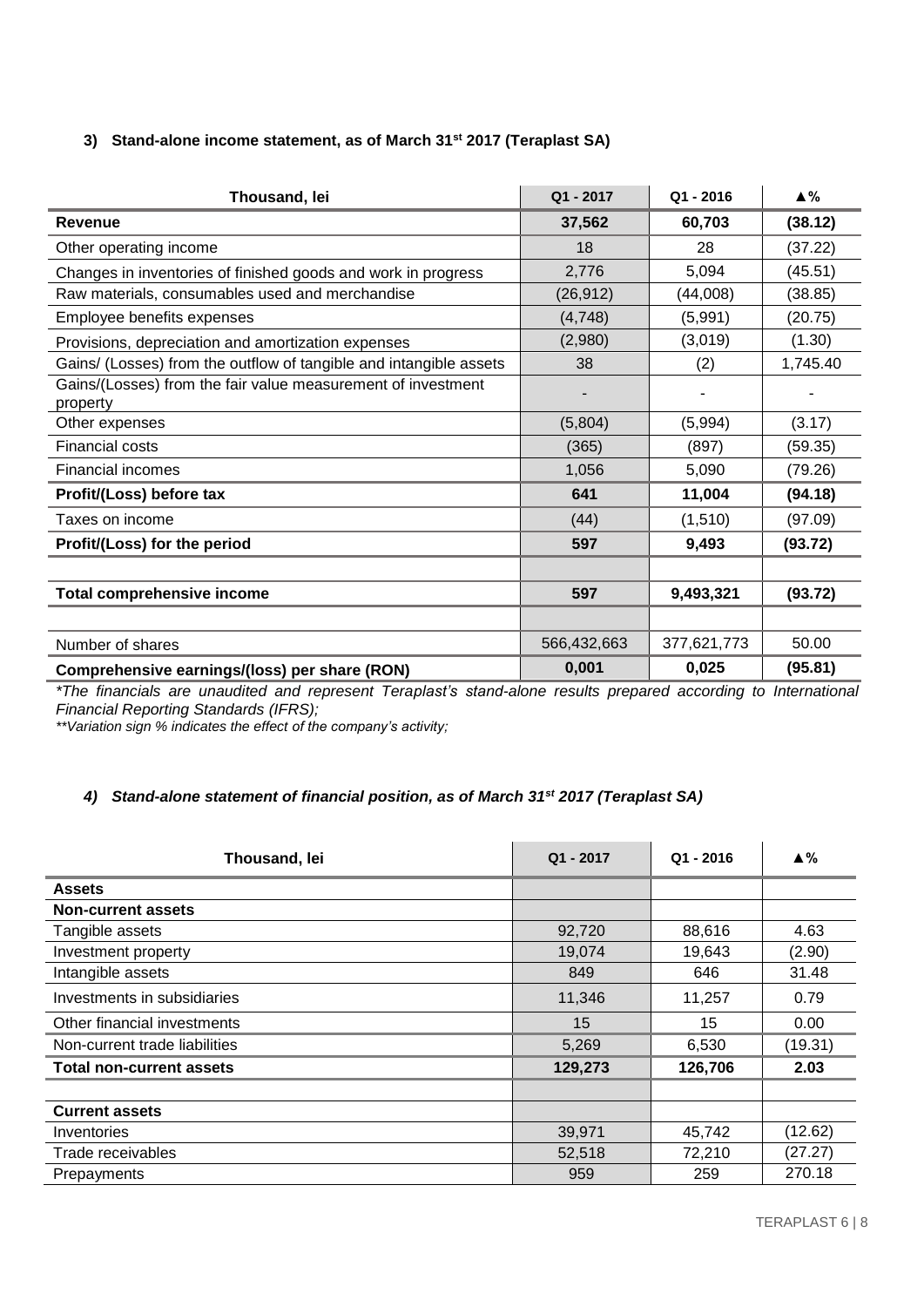| Income tax payable                  | 73      |         |          |
|-------------------------------------|---------|---------|----------|
| Cash and cash equivalents           | 15,436  | 6,280   | 145.79   |
| <b>Total current assets</b>         | 108,957 | 124,492 | (12.48)  |
|                                     |         |         |          |
| <b>Total assets</b>                 | 238,230 | 251,198 | (5.16)   |
|                                     |         |         |          |
| <b>Equity and liabilities</b>       |         |         |          |
| <b>Equity</b>                       |         |         |          |
| Subscribed share capital            | 56,643  | 37,762  | 50.00    |
| Other elements of equity            |         | 950     | (100.00) |
| Prime de capital                    | 27,385  | 27,385  | 0.00     |
| <b>Revaluation reserves</b>         | 17,547  | 17,046  | 2.94     |
| Legal reserves                      | 7,738   | 5,444   | 42.15    |
| Retained earnings                   | 75,606  | 71,659  | 5.51     |
|                                     |         |         |          |
| <b>Total equity</b>                 | 184,919 | 160,246 | 15.40    |
|                                     |         |         |          |
| <b>Long-term liabilities</b>        |         |         |          |
| Loans and finance lease liabilities | 10,393  | 7,377   | 40.87    |
| Liabilities for employee benefits   | 239     | 236     | 1.01     |
| Deferred tax liabilities            | 2,696   | 2,948   | (8.58)   |
| <b>Total long-term liabilities</b>  | 13,327  | 10,562  | 26.18    |
|                                     |         |         |          |
| <b>Current liabilities</b>          |         |         |          |
| Trade and other payables            | 24,154  | 51,575  | (53.17)  |
| Loans and finance lease liabilities | 13,614  | 24,131  | (43.58)  |
| Income tax payable                  |         | 1,510   | (100.00) |
| Provisions                          | 2,215   | 3,174   | (30.22)  |
| <b>Total current liabilities</b>    | 39,983  | 80,390  | (50.26)  |
|                                     |         |         |          |
| <b>Total liabilities</b>            | 53,310  | 90,952  | (41.39)  |
| <b>Total equity and liabilities</b> | 238,230 | 251,198 | (5.16)   |

*\*The financials are unaudited and represent Teraplast's stand-alone results prepared according to International Financial Reporting Standards (IFRS);*

*\*\*Variation sign % indicates the effect of the company's activity;*

### **5) Appendix 30B According to NSC regulation no. 1/2006 (Teraplast SA)**

- a. Presentation of the important events which happened in the period and their impact on the financial position statement of the company and its subsidiaries.
- b. General presentation of the financial position statement and of the performances of the company and its subsidiaries in the period.

# **B. Economic-financial indicators**